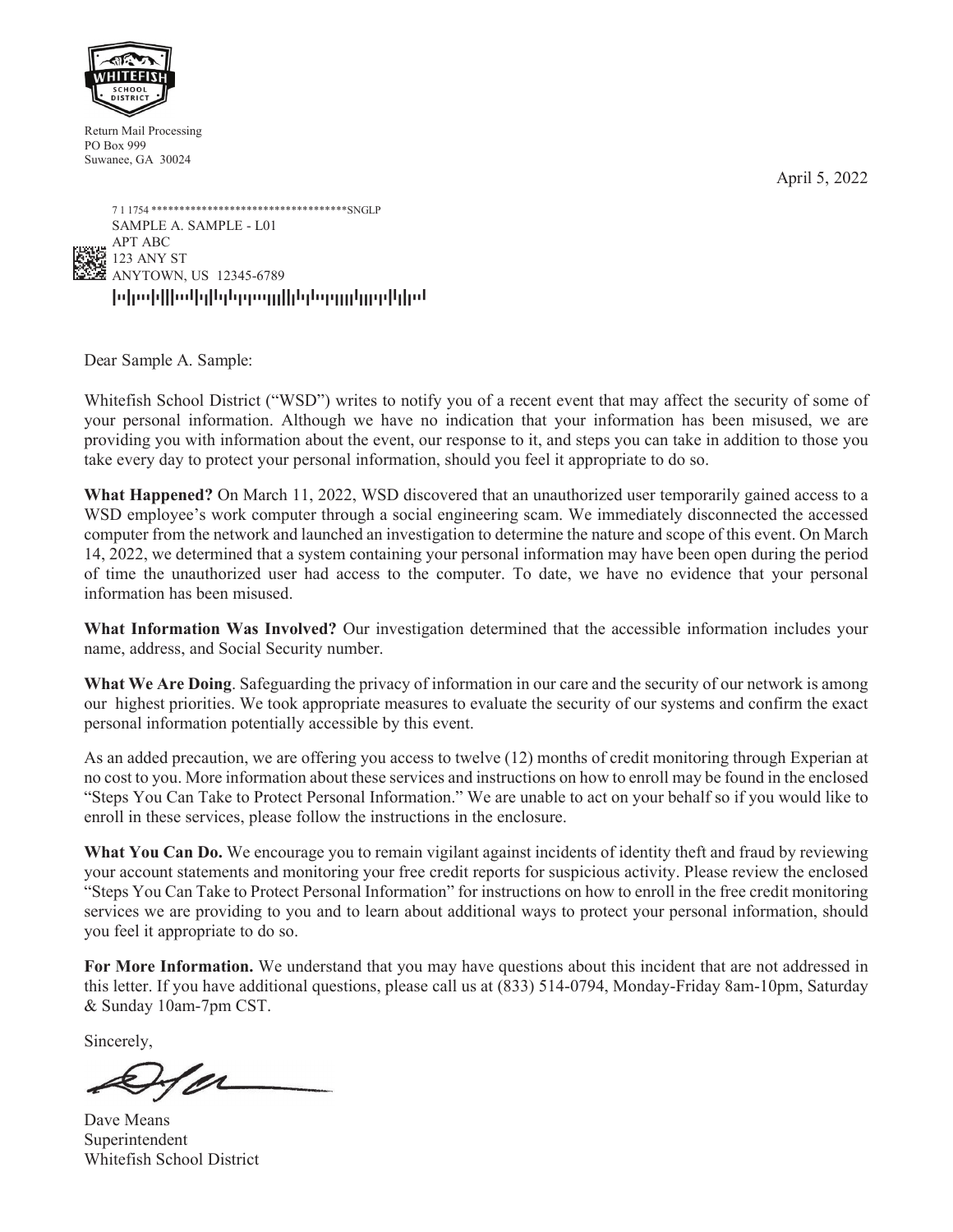# **STEPS YOU CAN TAKE TO PROTECT PERSONAL INFORMATION**

## **What we are doing to protect your information:**

To help protect your identity, we are offering a complimentary 12-month membership of Experian's<sup>®</sup> Identity Works<sup>SM</sup>. This product provides you with superior identity detection and resolution of identity theft. To activate your membership and start monitoring your personal information please follow the steps below:

- Ensure that you **enroll by: July 31, 2022** (Your code will not work after this date.)
- **Visit** the Experian IdentityWorks website to enroll: https://www.experianidworks.com/credit
- Provide your **activation code**: **ABCDEFGHI**

If you have questions about the product, need assistance with identity restoration or would like an alternative to enrolling in Experian IdentityWorks online, please contact Experian's customer care team at (833) 514-0794 by **July 31, 2022.** Be prepared to provide engagement number **B029877** as proof of eligibility for the identity restoration services by Experian.

# **Additional details regarding your 12-month Experian IdentityWorks Membership:**

A credit card is **not** required for enrollment in Experian IdentityWorks.

You can contact Experian **immediately** regarding any fraud issues, and have access to the following features once you enroll in Experian IdentityWorks:

- **Experian credit report at signup:** See what information is associated with your credit file. Daily credit reports are available for online members only.<sup>1</sup>
- **Credit Monitoring:** Actively monitors Experian file for indicators of fraud.
- **Identity Restoration:** Identity Restoration agents are immediately available to help you address credit and non-credit related fraud.
- **Experian IdentityWorks ExtendCARE<sup>TM</sup>:** You receive the same high-level of Identity Restoration support even after your Experian IdentityWorks membership has expired.
- **Up to \$1 Million Identity Theft Insurance<sup>2</sup>:** Provides coverage for certain costs and unauthorized electronic fund transfers.

If you believe there was fraudulent use of your information and would like to discuss how you may be able to resolve those issues, please reach out to an Experian agent at (833) 514-0794. If, after discussing your situation with an agent, it is determined that Identity Restoration support is needed, then an Experian Identity Restoration agent is available to work with you to investigate and resolve each incident of fraud that occurred (including, as appropriate, helping you with contacting credit grantors to dispute charges and close accounts; assisting you in placing a freeze on your credit file with the three major credit bureaus; and assisting you with contacting government agencies to help restore your identity to its proper condition).

Please note that this Identity Restoration support is available to you for 12 months from the date of this letter and does not require any action on your part at this time. The Terms and Conditions for this offer are located at www.ExperianIDWorks.com/restoration. You will also find self-help tips and information about identity protection at this site.

<sup>&</sup>lt;sup>1</sup> Offline members will be eligible to call for additional reports quarterly after enrolling

<sup>&</sup>lt;sup>2</sup> The Identity Theft Insurance is underwritten and administered by American Bankers Insurance Company of Florida, an Assurant company. Please refer to the actual policies for terms, conditions, and exclusions of coverage. Coverage may not be available in all jurisdictions.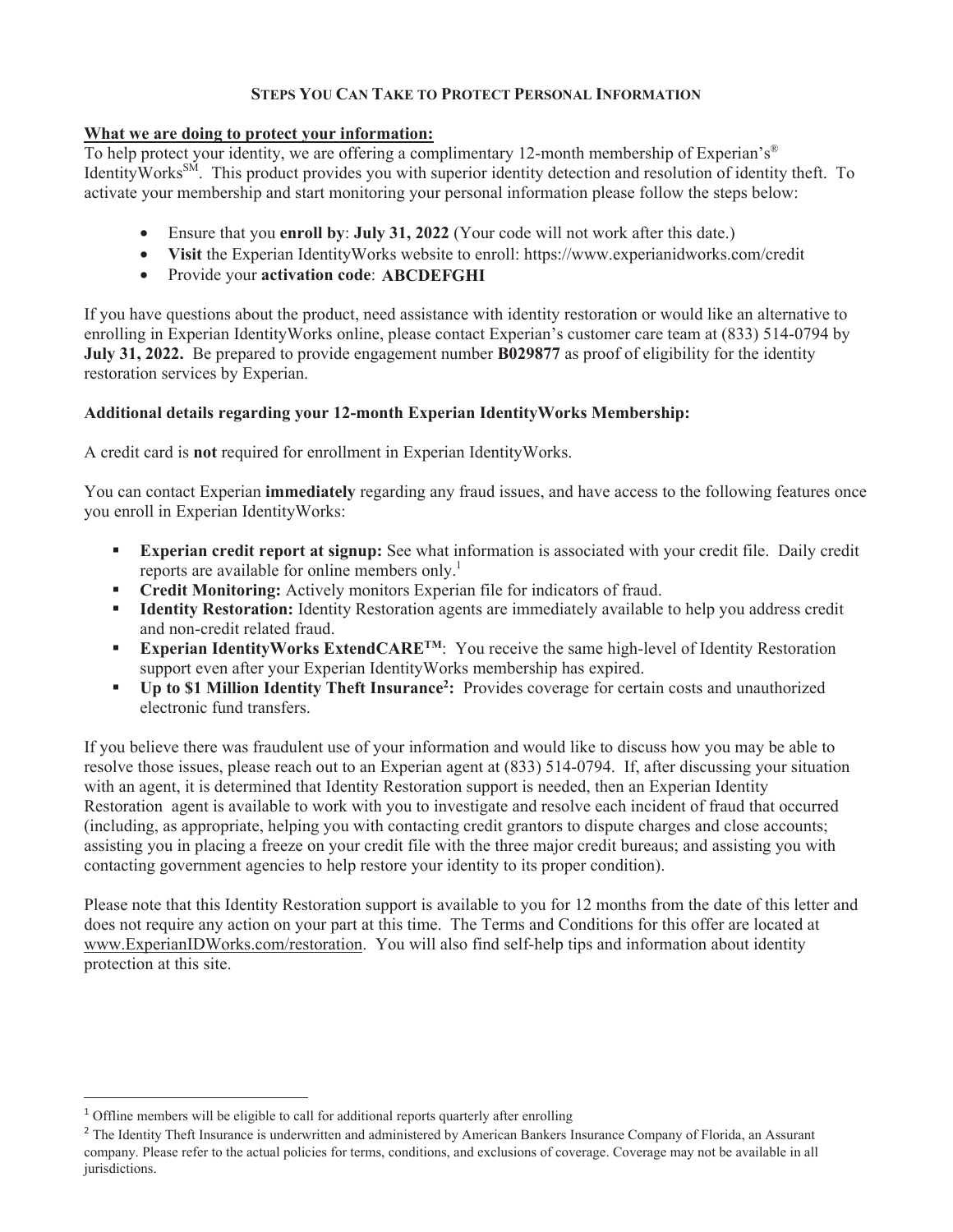## **Monitor Your Accounts**

Under U.S. law, a consumer is entitled to one free credit report annually from each of the three major credit reporting bureaus, Equifax, Experian, and TransUnion. To order your free credit report, visit www.annualcreditreport.com or call, toll-free, 1-877-322-8228. You may also directly contact the three major credit reporting bureaus listed below to request a free copy of your credit report.

Consumers have the right to place an initial or extended "fraud alert" on a credit file at no cost. An initial fraud alert is a 1-year alert that is placed on a consumer's credit file. Upon seeing a fraud alert display on a consumer's credit file, a business is required to take steps to verify the consumer's identity before extending new credit. If you are a victim of identity theft, you are entitled to an extended fraud alert, which is a fraud alert lasting seven years. Should you wish to place a fraud alert, please contact any one of the three major credit reporting bureaus listed below.

As an alternative to a fraud alert, consumers have the right to place a "credit freeze" on a credit report, which will prohibit a credit bureau from releasing information in the credit report without the consumer's express authorization. The credit freeze is designed to prevent credit, loans, and services from being approved in your name without your consent. However, you should be aware that using a credit freeze to take control over who gets access to the personal and financial information in your credit report may delay, interfere with, or prohibit the timely approval of any subsequent request or application you make regarding a new loan, credit, mortgage, or any other account involving the extension of credit. Pursuant to federal law, you cannot be charged to place or lift a credit freeze on your credit report. To request a security freeze, you will need to provide the following information:

- 1. Full name (including middle initial as well as Jr., Sr., II, III, etc.);
- 2. Social Security number;
- 3. Date of birth;
- 4. Addresses for the prior two to five years;
- 5. Proof of current address, such as a current utility bill or telephone bill;
- 6. A legible photocopy of a government-issued identification card (state driver's license or ID card, etc.); and
- 7. A copy of either the police report, investigative report, or complaint to a law enforcement agency concerning identity theft if you are a victim of identity theft.

Should you wish to place a credit freeze, please contact the three major credit reporting bureaus listed below:

| Equifax                                  | <b>Experian</b>                | <b>TransUnion</b>                                                 |
|------------------------------------------|--------------------------------|-------------------------------------------------------------------|
| https://www.equifax.com/personal/credit- |                                | https://www.transunion.com/credit-                                |
| report-services/                         | https://www.experian.com/help/ | help                                                              |
| 1-888-298-0045                           | 1-888-397-3742                 | 1-833-395-6938                                                    |
| Equifax Fraud Alert, P.O. Box 105069     |                                | Experian Fraud Alert, P.O. Box   TransUnion Fraud Alert, P.O. Box |
| Atlanta, GA 30348-5069                   | 9554, Allen, TX 75013          | 2000, Chester, PA 19016                                           |
| Equifax Credit Freeze, P.O. Box 105788   | Experian Credit Freeze, P.O.   | TransUnion Credit Freeze, P.O.                                    |
| Atlanta, GA 30348-5788                   | Box 9554, Allen, TX 75013      | Box 160, Woodlyn, PA 19094                                        |

#### **Additional Information**

You may further educate yourself regarding identity theft, fraud alerts, credit freezes, and the steps you can take to protect your personal information by contacting the consumer reporting bureaus, the Federal Trade Commission, or your state Attorney General.The Federal Trade Commission may be reached at: 600 Pennsylvania Avenue NW, Washington, DC 20580; www.identitytheft.gov; 1-877-ID-THEFT (1-877-438-4338); and TTY: 1-866-653-4261. The Federal Trade Commission also encourages those who discover that their information has been misused to file a complaint with them. You can obtain further information on how to file such a complaint by way of the contact information listed above. You have the right to file a police report if you ever experience identity theft or fraud.